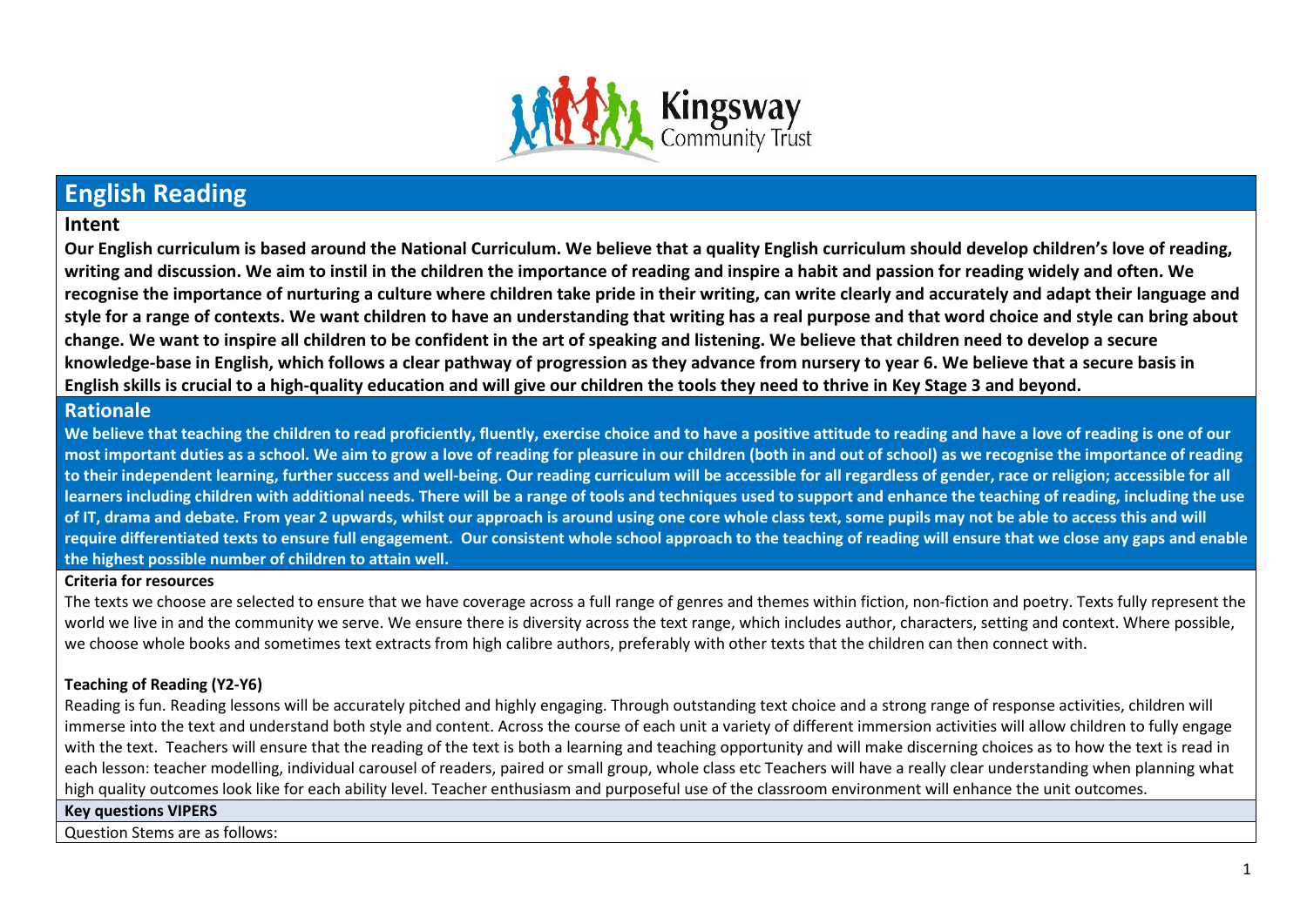Vocabulary -Draw upon knowledge of vocabulary in order to understand the text.

Infer -Make inferences from the text.

Predict - Predict what you think will happen based on the information that you have been given.

Explain -Explain your preferences, thoughts and opinions about the text.

Retrieve - Identify and explain the key features of fiction and nonfiction texts such as: characters, events, titles and information.<br>Sequence - Sequence the key events in the story (KS1) Summarise - Summarise the main ide

Summarise - Summarise the main ideas from more than one paragraph (KS2)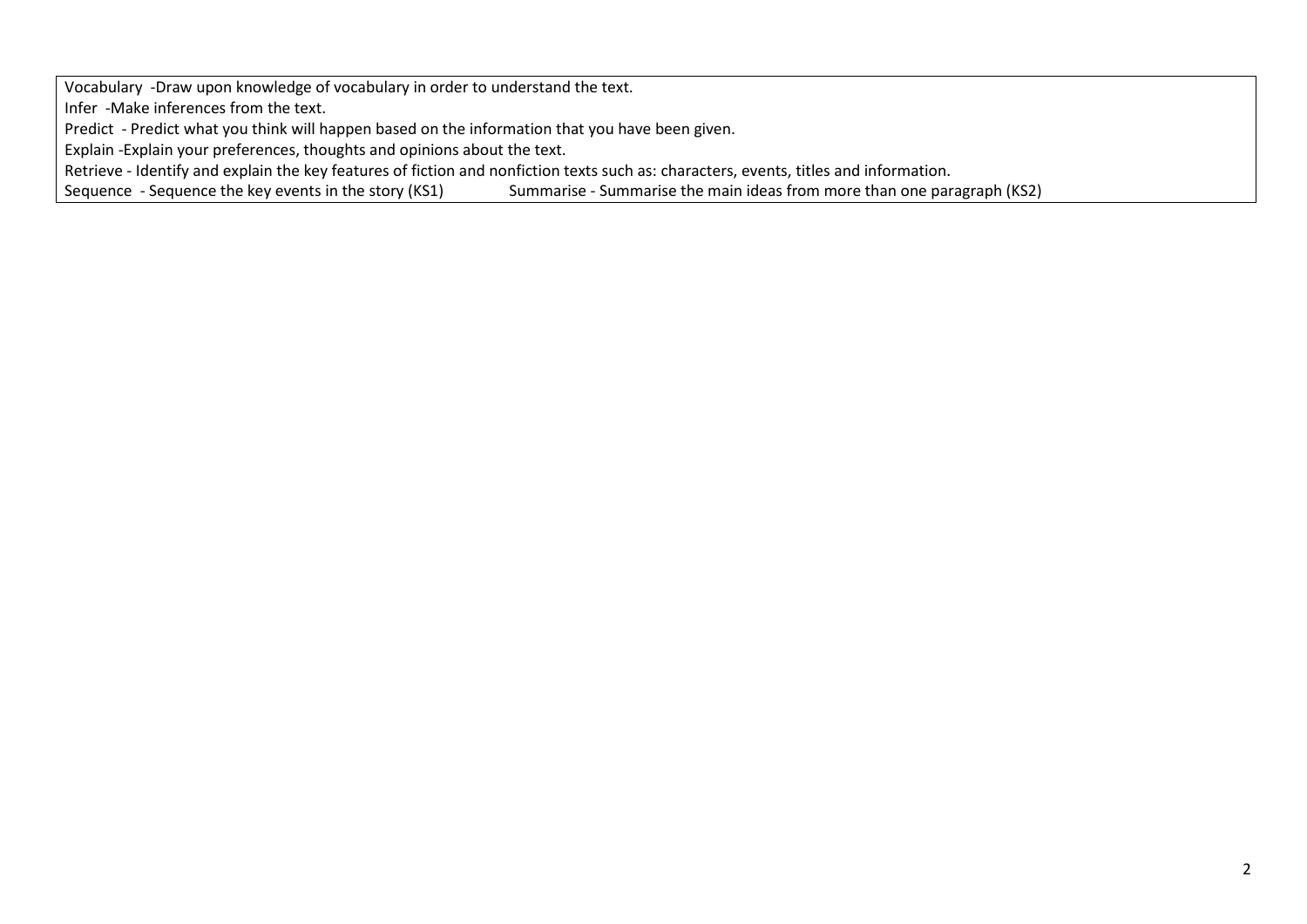

# **Reading Curriculum**

|                     | Page |  |
|---------------------|------|--|
| Year 1              |      |  |
| Year 2              |      |  |
| $\sqrt{$ Year 3 / 4 |      |  |
| Year 5/6            |      |  |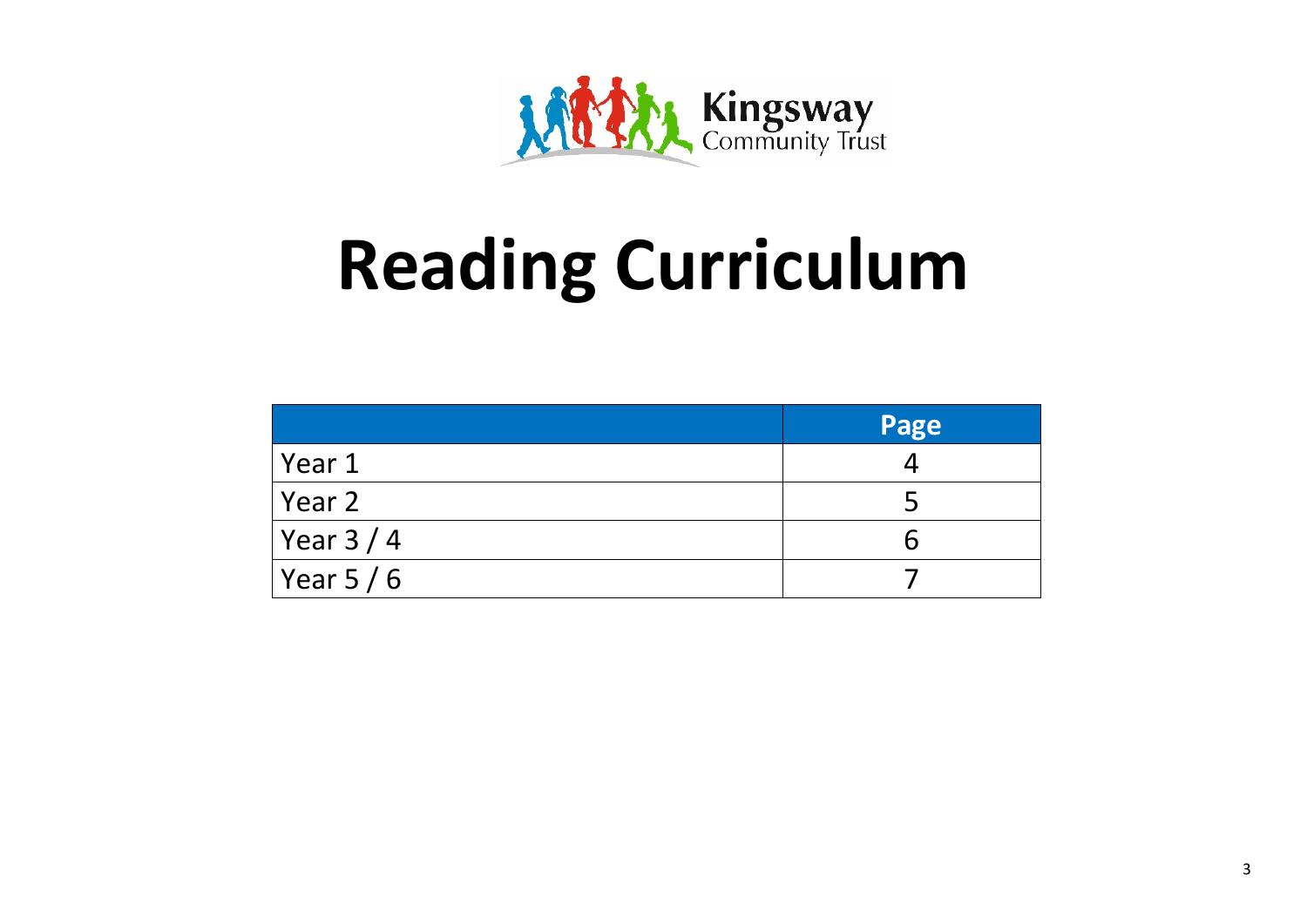| $\prec$ | Knowledge          |                                                                                                                                                                                                                                                 |
|---------|--------------------|-------------------------------------------------------------------------------------------------------------------------------------------------------------------------------------------------------------------------------------------------|
| ear     | $\mathbf{v}$       | I know how to read aloud accurately books that are consistent with my developing phonic knowledge and that do not require them to use other strategies to work out<br>words                                                                     |
| ⊨       |                    | I know how to begin making inferences from the text based on what is said and done in the book.                                                                                                                                                 |
|         | P                  |                                                                                                                                                                                                                                                 |
|         | $\mathsf E$        | I know a range of text structures and story patterns from texts that I have listened to and that I have read.<br>I know a wide range of high-quality books which I have read or had read to me which have helped to engender a love of reading. |
|         | $\mathbf R$        | I know the difference between fiction and non-fiction books.                                                                                                                                                                                    |
|         |                    | I know how to find the information I need from a range of texts.                                                                                                                                                                                |
|         | S.                 |                                                                                                                                                                                                                                                 |
|         | Phonic<br><b>S</b> | I know how to respond speedily with the correct sound to graphemes (letters or groups of letters) for all 40+ phonemes, including, where applicable, alternative<br>sounds for graphemes                                                        |
|         |                    | I know how to read common exception words, noting unusual correspondences between spelling and sound and where these occur in the word<br>I know how to read other words of more than one syllable that contain taught GPCs.                    |
|         |                    | I know how to read accurately by blending sounds in unfamiliar words containing GPCs that have been taught (-s, -es, -ing, -ed, -er and -est endings) including words<br>with more than one syllable                                            |
|         | <b>Skills</b>      |                                                                                                                                                                                                                                                 |
|         | $\mathbf{V}$       | I can check that the text makes sense as I read and self-correct my mistakes.                                                                                                                                                                   |
|         |                    | can make inferences from the text based on what is said and done in the book.                                                                                                                                                                   |
|         | P                  | can predict what might happen from what has been read so far.                                                                                                                                                                                   |
|         | E                  | can share my opinion about a variety of texts I have read and heard read.                                                                                                                                                                       |
|         |                    | I can Link my own experiences to help me understand the texts that I read.                                                                                                                                                                      |
|         |                    | I can explain my thoughts about a range of books and listen appropriately to others.                                                                                                                                                            |
|         |                    | I can use role play to understanding more deeply, the context, character, setting and plot of a text.                                                                                                                                           |
|         | R                  | can discuss the significance of the title and events.                                                                                                                                                                                           |
|         | <b>S</b>           | I can sequence the main events of a story.                                                                                                                                                                                                      |
|         | Phonic             | I can apply phonic knowledge and skills as the route to decode words                                                                                                                                                                            |
|         | s                  | I can re-read books to build up fluency and confidence in word reading.                                                                                                                                                                         |
|         |                    | I can read some words with suffixes by being helped to build on the root words that I can read already.                                                                                                                                         |
|         |                    | I can read aloud, fluently, accurately and independently books that are consistent with my developing phonic knowledge.                                                                                                                         |
|         |                    | can read some words with contractions [for example, I'm, I'll, we'll], and understand that the apostrophe represents the omitted letter(s)                                                                                                      |
|         |                    | I can discuss the meaning of words and link new meanings to words I already know.                                                                                                                                                               |
|         |                    | I can read aloud fluently using appropriate expression.                                                                                                                                                                                         |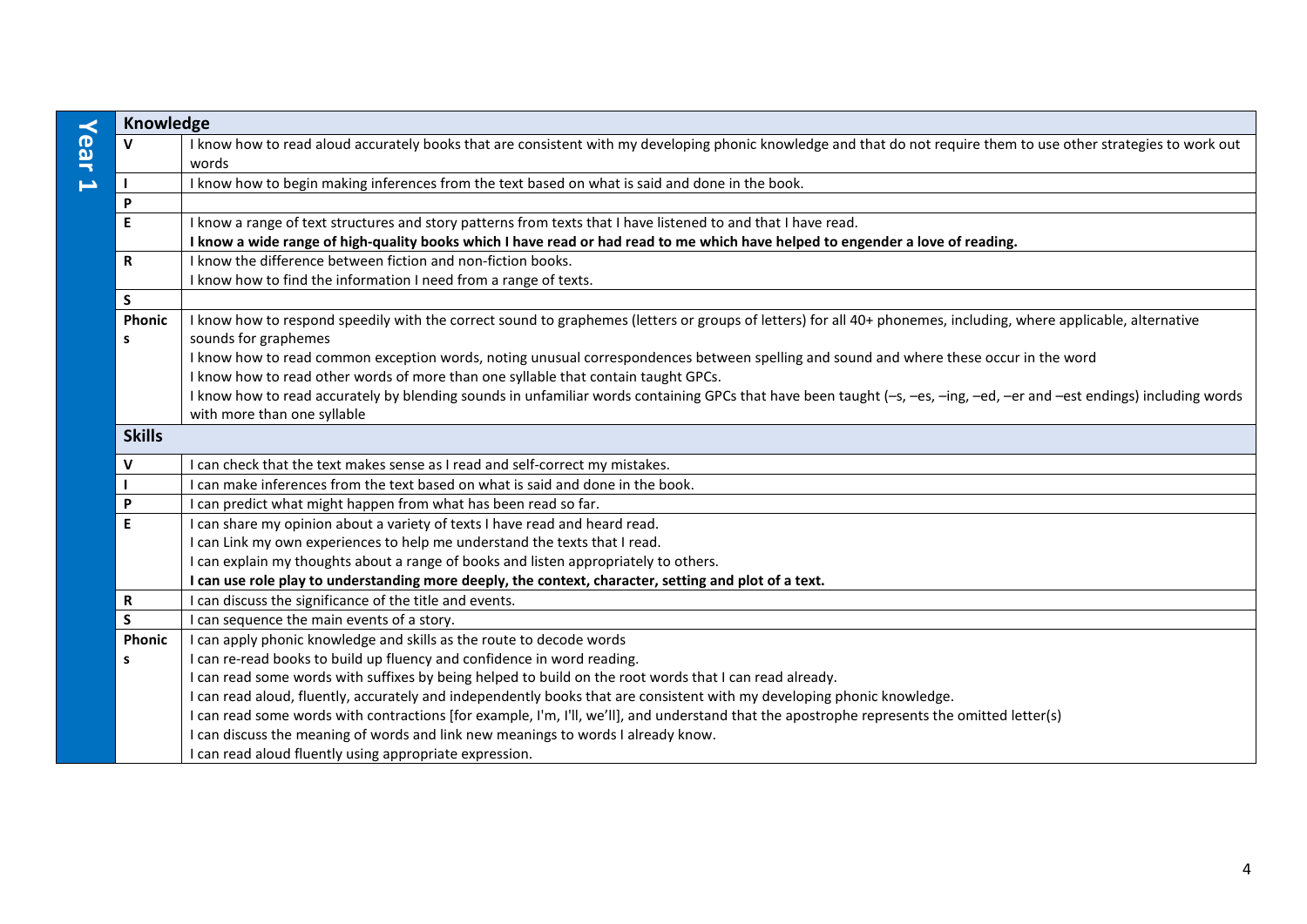| $\prec$             | Knowledge         |                                                                                                                                                                                                                                                                                                                                                                                                                                                                                                                                                                                                                                                                                                                                                                                                                                                                                                                                                                                                                                                                                                                                                                                                                                               |  |
|---------------------|-------------------|-----------------------------------------------------------------------------------------------------------------------------------------------------------------------------------------------------------------------------------------------------------------------------------------------------------------------------------------------------------------------------------------------------------------------------------------------------------------------------------------------------------------------------------------------------------------------------------------------------------------------------------------------------------------------------------------------------------------------------------------------------------------------------------------------------------------------------------------------------------------------------------------------------------------------------------------------------------------------------------------------------------------------------------------------------------------------------------------------------------------------------------------------------------------------------------------------------------------------------------------------|--|
| ear<br>$\mathbf{v}$ | Phonics           | *I know how to read syllable boundaries and how to read each syllable separately.<br>*I know all 40+ phonemes, including, where applicable, alternative sounds for graphemes<br>*I know how to read accurately words of two or more syllables that contain the same graphemes taught.<br>*I know how to read words with contractions [for example, I'm, I'll, we'll], and understand that the apostrophe represents the omitted letter(s)<br>I know how to read aloud accurately books that are consistent with their developing phonic knowledge and that do not require them to use other strategies to work<br>out words.                                                                                                                                                                                                                                                                                                                                                                                                                                                                                                                                                                                                                  |  |
|                     | $\vee$            | I know how to link new meanings to words I already know.<br>I know how to self-correcting and checking for meaning.<br>I know that I should monitor what I read, checking that the word I have decoded fits in with what else I have read and makes sense in the context of what I already<br>know about the topic.<br>I know how to Identify punctuation in reading and I understand the purpose. I Use commas, question marks and exclamation marks to vary expression.                                                                                                                                                                                                                                                                                                                                                                                                                                                                                                                                                                                                                                                                                                                                                                     |  |
|                     | P                 |                                                                                                                                                                                                                                                                                                                                                                                                                                                                                                                                                                                                                                                                                                                                                                                                                                                                                                                                                                                                                                                                                                                                                                                                                                               |  |
|                     | E                 |                                                                                                                                                                                                                                                                                                                                                                                                                                                                                                                                                                                                                                                                                                                                                                                                                                                                                                                                                                                                                                                                                                                                                                                                                                               |  |
|                     | $\mathsf{R}$      | I know about cause and effect in both narrative and non-fiction (for example, what has prompted a character's behaviour in a story; why certain dates are<br>commemorated annually).<br>I know the features of a wide range of text including non-fiction books and discuss and clarify the meanings of words linking new meanings to known vocabulary.                                                                                                                                                                                                                                                                                                                                                                                                                                                                                                                                                                                                                                                                                                                                                                                                                                                                                       |  |
|                     | $\mathsf{S}$      |                                                                                                                                                                                                                                                                                                                                                                                                                                                                                                                                                                                                                                                                                                                                                                                                                                                                                                                                                                                                                                                                                                                                                                                                                                               |  |
|                     | <b>Skills</b>     |                                                                                                                                                                                                                                                                                                                                                                                                                                                                                                                                                                                                                                                                                                                                                                                                                                                                                                                                                                                                                                                                                                                                                                                                                                               |  |
|                     | Phonics<br>$\vee$ | *I can read words with suffixes by being helped to build on the root words that they can read already<br>*I can continue to apply phonic knowledge and skills as the route to decode words until automatic decoding has become embedded and reading is fluent<br>I can read all the words in a sentence accurately, so that the understanding is not hindered by imprecise decoding.<br>I can read common exception words, noting unusual correspondences between spelling and sound and where these occur in the word.<br>I can segment spoken words into individual phonemes and then how to represent the phonemes by the appropriate grapheme(s).<br>I can respond speedily with the correct sound to graphemes without hesitating (letters or groups of letters)<br>I can read most words quickly and fluently without overt sounding/blending accurately eg. over 90 words a minute.<br>I can read many common words containing GPC's and common exception words without blending or hesitating.<br>*I can read words containing common suffixes -s, -es, -ing, -ed, -er and -est endings.<br>I can reread these books to build up their fluency and confidence in word reading<br>I can make and use a word log to improve my writing. |  |
|                     |                   | I can comment on specific vocabulary and how it relates to the theme of the text.                                                                                                                                                                                                                                                                                                                                                                                                                                                                                                                                                                                                                                                                                                                                                                                                                                                                                                                                                                                                                                                                                                                                                             |  |
|                     |                   | I can make inferences from the text based on what is said and done in the book.<br>I can ask and answer questions about the text using a range of strategies.                                                                                                                                                                                                                                                                                                                                                                                                                                                                                                                                                                                                                                                                                                                                                                                                                                                                                                                                                                                                                                                                                 |  |
|                     | P                 | can predict what might happen from what has been read so far.                                                                                                                                                                                                                                                                                                                                                                                                                                                                                                                                                                                                                                                                                                                                                                                                                                                                                                                                                                                                                                                                                                                                                                                 |  |
|                     | $\mathsf E$       | I can link my own experiences to my reading and use these to help me understand the text.<br>I can discuss favourite words and phrases and explaining impact and why they like them.<br>can recite some poems and rhymes by heart                                                                                                                                                                                                                                                                                                                                                                                                                                                                                                                                                                                                                                                                                                                                                                                                                                                                                                                                                                                                             |  |
|                     | R                 |                                                                                                                                                                                                                                                                                                                                                                                                                                                                                                                                                                                                                                                                                                                                                                                                                                                                                                                                                                                                                                                                                                                                                                                                                                               |  |
|                     | S                 | I can comment on the structure of the text and discuss the sequence of events in a book and how events are related.                                                                                                                                                                                                                                                                                                                                                                                                                                                                                                                                                                                                                                                                                                                                                                                                                                                                                                                                                                                                                                                                                                                           |  |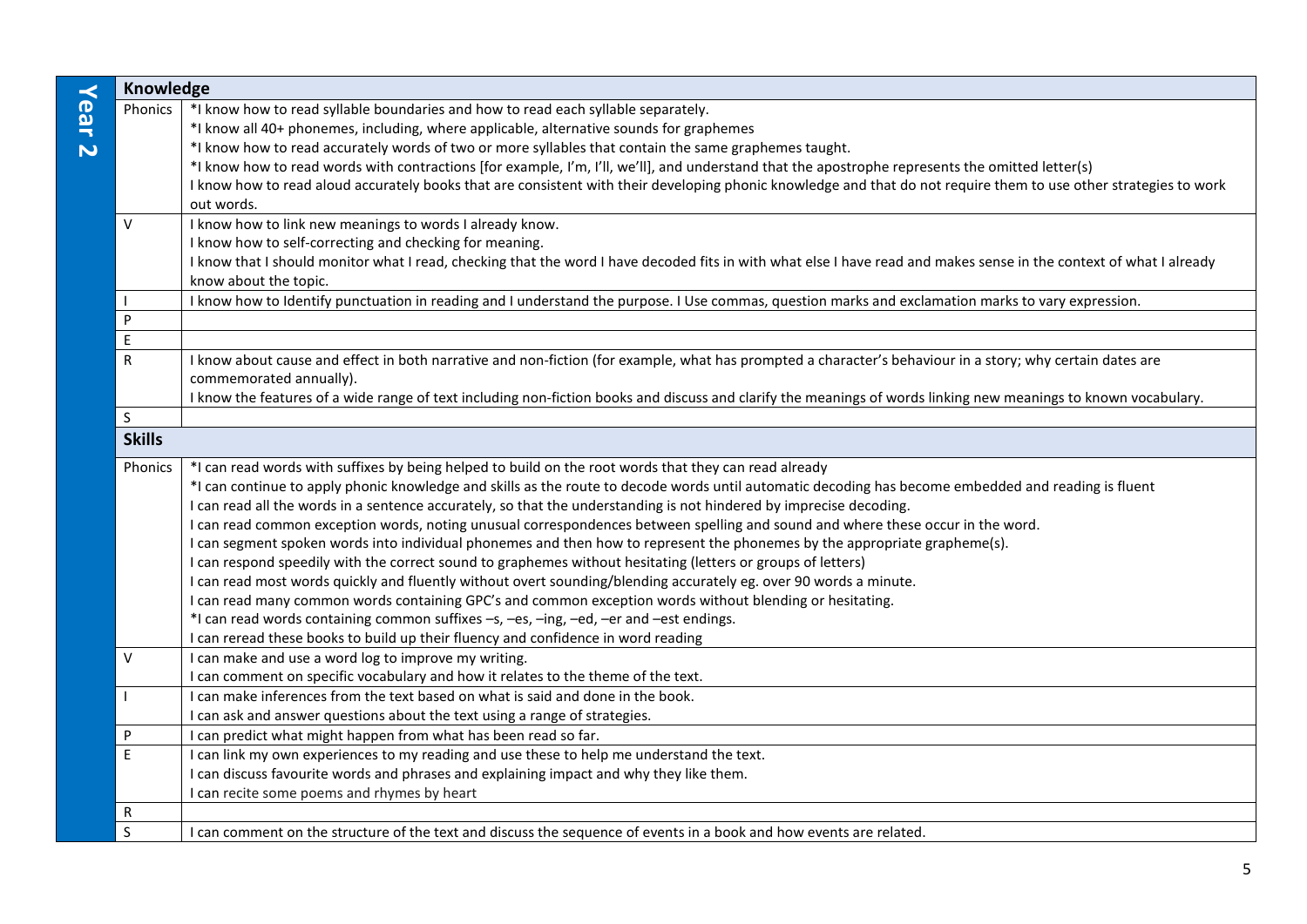|                               | Knowledge     |                                                                                                                                                                                                                                                                                                                                                                                                                                                                                                                                                                                                                                                        |  |
|-------------------------------|---------------|--------------------------------------------------------------------------------------------------------------------------------------------------------------------------------------------------------------------------------------------------------------------------------------------------------------------------------------------------------------------------------------------------------------------------------------------------------------------------------------------------------------------------------------------------------------------------------------------------------------------------------------------------------|--|
| Year<br>$\boldsymbol{\omega}$ | $\vee$        | I know root words, prefixes and suffixes (English appendix1)<br>I can apply this knowledge of root words (prefixes and suffixes) to understand the meaning of some new words that I meet<br>I know how words and phrases can capture the reader's interest and imagination and how this vocabulary contributes to meaning                                                                                                                                                                                                                                                                                                                              |  |
|                               |               | I know that information and understanding from the text can be literal or implied                                                                                                                                                                                                                                                                                                                                                                                                                                                                                                                                                                      |  |
| 4                             | P             | I know that key information in the text can enable me to predict what may happen next                                                                                                                                                                                                                                                                                                                                                                                                                                                                                                                                                                  |  |
|                               | Е             | I know about themes and conventions in and across a wide range of writing (features of a particular genre)<br>I know that a contents page and index help me to locate information<br>I know how dramatic approaches to performing plays and reading poems using expression and intonation can support understanding of meaning.                                                                                                                                                                                                                                                                                                                        |  |
|                               | ${\sf R}$     | I know a variety of different question types to retrieve information                                                                                                                                                                                                                                                                                                                                                                                                                                                                                                                                                                                   |  |
|                               | S             | I know that a summary gives me the main gist of a text<br>I can retell some key stories, fairy stories and traditional tales, retelling them and considering their particular characteristics. listening to and discussing a wide range of<br>poems, stories and non-fiction at a level beyond that at which they can read independently.                                                                                                                                                                                                                                                                                                              |  |
|                               | <b>Skills</b> |                                                                                                                                                                                                                                                                                                                                                                                                                                                                                                                                                                                                                                                        |  |
|                               | $\vee$        | I can read further exception words, noting the unusual correspondence between spelling and sound, and where these occur in the word.<br>I can check that the book makes sense and explore the meaning of vocabulary in context<br>I can use the text to find specific vocabulary to support point of view.<br>I can identify and analyse technical vocabulary found in non-fiction texts.<br>I can use a dictionary to check word meanings to expand my vocabulary<br>I can understand both the books I read independently and those I listen to drawing on what I already know or on background information and vocabulary provided by<br>my teacher. |  |
|                               |               | I can draw inferences from reading and justify with evidence from the text<br>I can draw inferences such as inferring characters' feelings from their actions, and justifying inferences with evidence                                                                                                                                                                                                                                                                                                                                                                                                                                                 |  |
|                               | P             | I can predict what might happen from details stated and implied                                                                                                                                                                                                                                                                                                                                                                                                                                                                                                                                                                                        |  |
|                               | E             | I can explain how language structure and presentation contribute to meaning<br>I can understand and explain what I read and read independently<br>I can show showing understanding through in extracts learnt by heart intonation, tone, volume and action so that the meaning is clear to an audience when performing<br>I can explain how language, structure, and presentation contribute to meaning.                                                                                                                                                                                                                                               |  |
|                               | ${\sf R}$     | I can use efficient comprehension techniques such as locating key vocabulary<br>I can retrieve, record and present information from non-fiction texts<br>I can retrieve information quickly and efficiently through skim reading.<br>I can ask questions to improve my understanding                                                                                                                                                                                                                                                                                                                                                                   |  |
|                               | S             | I can identify the main ideas drawn from more than one paragraph and summarise these                                                                                                                                                                                                                                                                                                                                                                                                                                                                                                                                                                   |  |